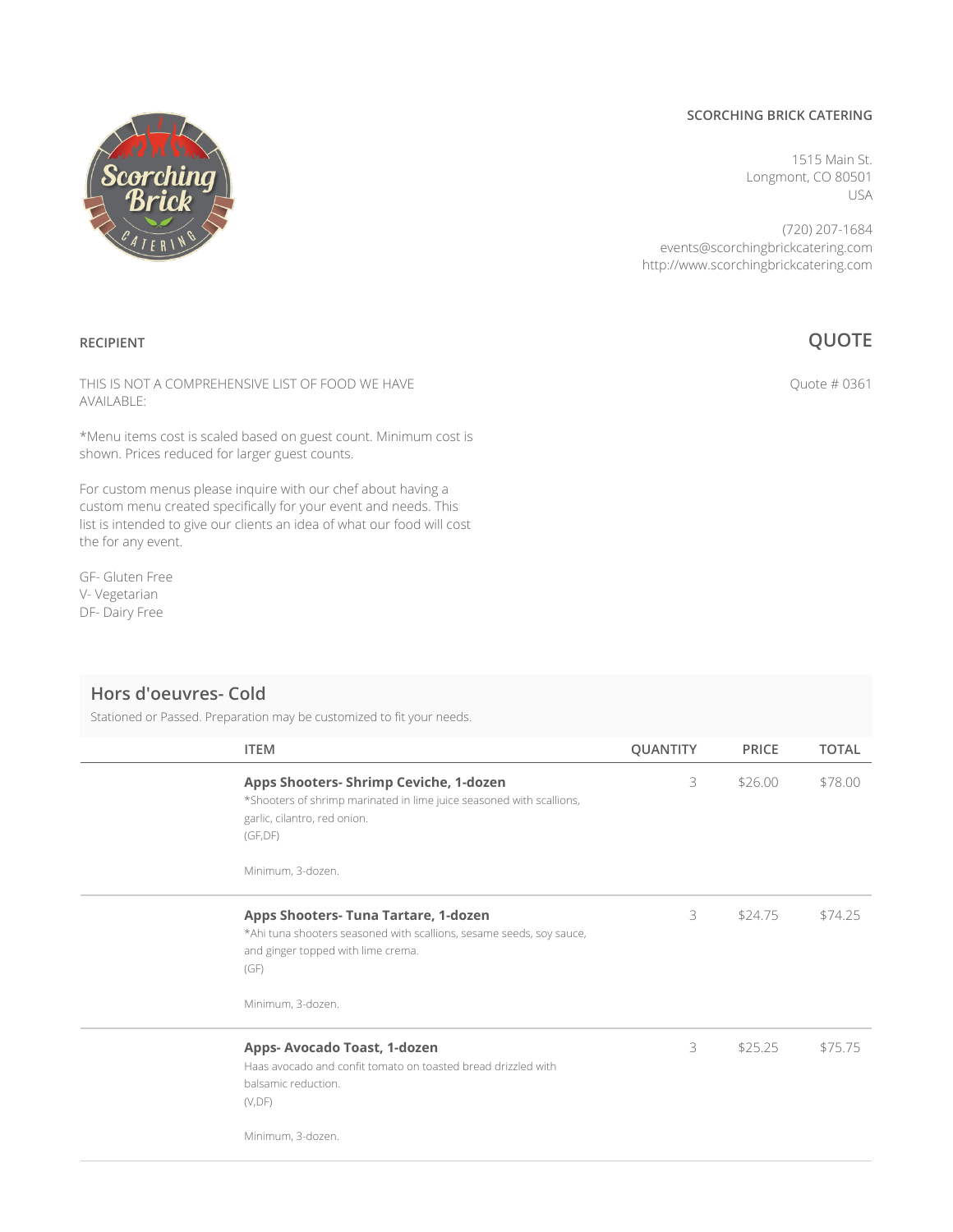| Apps- Asian Mushroom Wonton Cups, 1-dozen<br>Ginger-sesame sautéed mushrooms and water chestnuts topped with<br>carrot and scallion.                            | 3 | \$23.25 | \$69.75  |
|-----------------------------------------------------------------------------------------------------------------------------------------------------------------|---|---------|----------|
| (V, DF)<br>Minimum, 3-dozen.                                                                                                                                    |   |         |          |
| Apps Skewers- Caprese, 1-dozen<br>Fresh mozzarella with fresh cut tomato and basil drizzled with aged<br>balsamic.<br>(GF,V)                                    | 3 | \$21.50 | \$64.50  |
| Minimum, 3-dozen.                                                                                                                                               |   |         |          |
| Apps Skewers- Mango Shrimp, 1-dozen<br>Poached tiger shrimp and arugula drizzled with mango coulis.<br>(GF, DF)                                                 | 3 | \$41.00 | \$123.00 |
| Minimum, 3-dozen.                                                                                                                                               |   |         |          |
| Apps- Truffle Mac and Cheese Balls, 1-dozen<br>Cheddar béchamel cream macaroni and cheese with truffle infused<br>olive oil.<br>(V)                             | 3 | \$24.50 | \$73.50  |
| Minimum, 3-dozen.                                                                                                                                               |   |         |          |
| Apps-Avocado and Crab Medallions, 1-dozen<br>Fresh picked crab meat, red onion, and lime avocado spread with sun<br>dried tomato atop toasted crostini.<br>(DF) | 3 | \$24.75 | \$74.25  |
| Minimum, 3-dozen.                                                                                                                                               |   |         |          |
| Apps- Bourbon Smoked Salmon Toast Points, 1-dozen<br>Bourbon rubbed smoked salmon, bacon bits, chive chèvre on toasted<br>baguette drizzled with aged balsamic. | 2 | \$26.75 | \$53.50  |
| Minimum, 2-dozen.                                                                                                                                               |   |         |          |
| Apps- Bruschetta, 1-dozen<br>Seasonal bruschetta toppings served on toasted baguette drizzled with<br>Extra virgin olive oil.<br>(V, DF)                        | 3 | \$19.50 | \$58.50  |
| Minumum, 3-dozen                                                                                                                                                |   |         |          |
| Apps- Deviled Eggs, 1-dozen<br>Topped with scallion and applewood smoked bacon.<br>(GF, DF)                                                                     | 3 | \$18.50 | \$55.50  |
| Minimum, 3-dozen.                                                                                                                                               |   |         |          |
| Apps- Grilled Zucchini Tomato Bites, 1-dozen<br>Striped zucchini topped with gorgonzola and confit tomato drizzled with<br>aged balsamic.<br>(GF,V)             | 3 | \$26.50 | \$79.50  |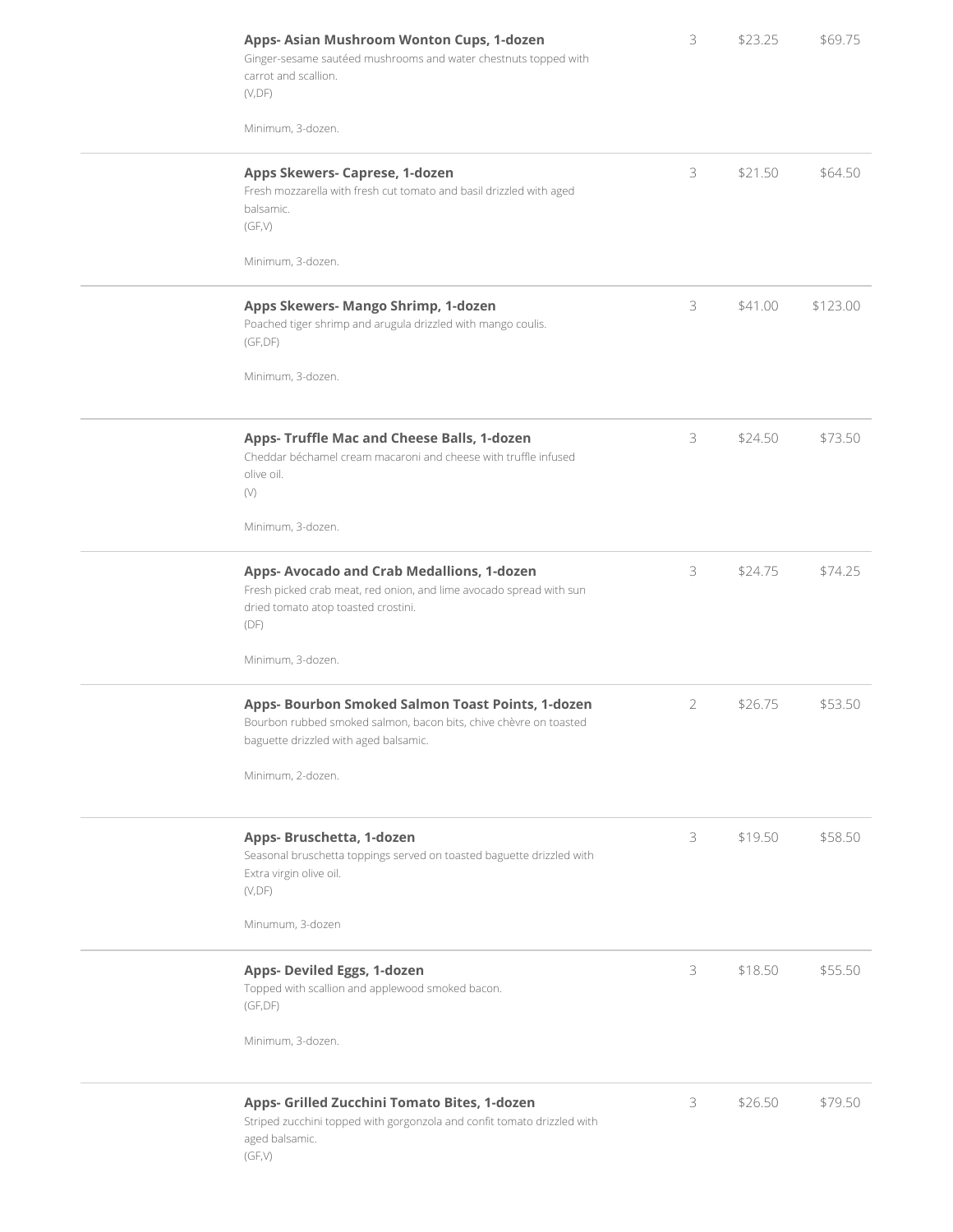| Apps- Asparagus Prosciutto Wraps, 1-dozen<br>Wraps of asparagus and prosciutto roasted and drizzled with aged<br>balsamic.<br>(GF, DF)<br>Minimum, 3-dozen.                                                                          | 3              | \$26.25 | \$78.75  |
|--------------------------------------------------------------------------------------------------------------------------------------------------------------------------------------------------------------------------------------|----------------|---------|----------|
| Apps- Hazel Dell Mushroom Tartlets, 1-dozen<br>Puff pastry with garlic-thyme sautéed USDA organic mushrooms, truffle<br>chèvre topped with arugula and aged balsamic.<br>(V)<br>Minimum, 2-dozen.                                    | $\overline{2}$ | \$34.50 | \$69.00  |
| Apps- Mini Club Sandwich Bites, 1-dozen<br>Turkey and ham, lettuce, tomato, mayonnaise, and bacon on white<br>bread.<br>(DF)<br>Minimum, 3-dozen.                                                                                    | 3              | \$19.50 | \$58.50  |
| Apps- Smoked Salmon Potato Cakes, 1-dozen<br>Potato cakes topped with smoked salmon, dehydrated orange<br>gremolata topped with chive creme fraiche.<br>Minimum, 3-dozen.                                                            | 3              | \$34.50 | \$103.50 |
| Sliders- Crab Cakes, 1-dozen<br>Fresh picked crab meat blended with scallion, garlic, roasted bell<br>pepper, and arugula topped with lemon-basil aioli on brioche buns.<br>(DF)<br>Minimum, 2-dozen.<br>Contains butter, shellfish. | $\overline{2}$ | \$34.50 | \$69.00  |
| Sliders- Beef Prime Rib, 1-dozen<br>Sliced prime rib topped with crispy onion straws and horseradish crema<br>on brioche buns.<br>Minimum, 2-dozen.<br>Contains butter.                                                              | $\overline{2}$ | \$32.50 | \$65.00  |

### **Hors d'oeuvres- Hot**

Stationed or Passed. Preparation may be customized to fit your needs.

| <b>ITEM</b>                                                                                                                                    | <b>QUANTITY</b> | <b>PRICE</b> | <b>TOTAL</b> |
|------------------------------------------------------------------------------------------------------------------------------------------------|-----------------|--------------|--------------|
| Apps Skewers- Grilled Chicken, 1-dozen<br>Marinated Red Bird chicken breast drizzled with lemon-basil aioli.<br>(GF,V,DF)<br>Minimum, 3-dozen. | 3               | \$28.00      | \$84.00      |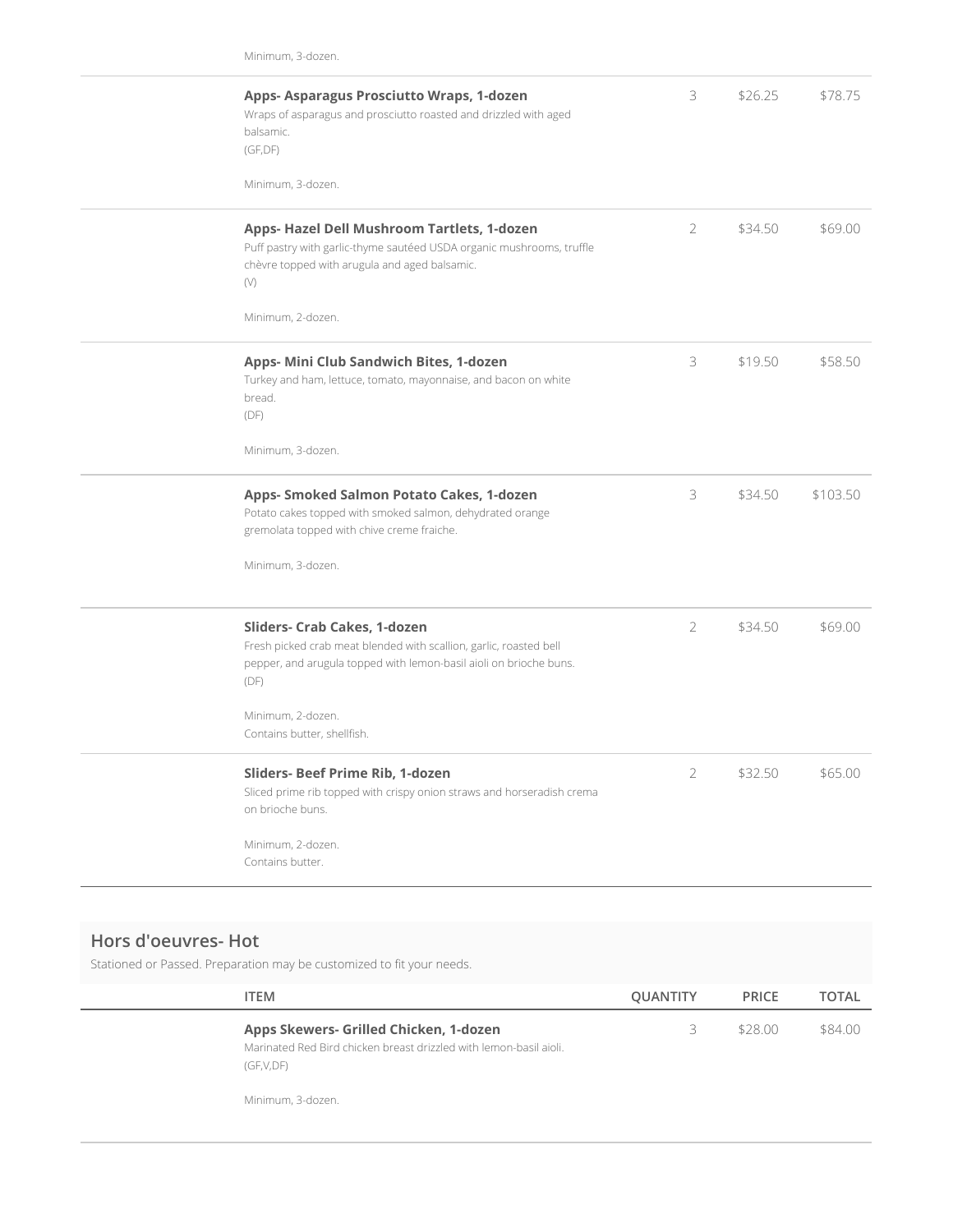| Apps Skewers- Char Siu Pork Lollipops, 1-dozen<br>Grilled chunks of pork loin smothered with Korean barbecue sauce.<br>(DF)                                       | 3              | \$25.50 | \$76.50 |
|-------------------------------------------------------------------------------------------------------------------------------------------------------------------|----------------|---------|---------|
| Minimum, 3-dozen.                                                                                                                                                 |                |         |         |
| Apps- Bacon Wrapped Dates, 1-dozen<br>Medjool dates wrapped in smoked bacon, stuffed with whole roasted<br>almond served with black pepper gastrique.<br>(GF, DF) | 3              | \$25.50 | \$76.50 |
| Minimum, 3-dozen.<br>Contains almonds.                                                                                                                            |                |         |         |
| Apps- Bacon Wrapped Jalapeño Poppers, 1-dozen<br>Ricotta and cream cheese stuffed jalapeños wrapped in bacon served<br>with black pepper gastrique.<br>(GF)       | 3              | \$24.75 | \$74.25 |
| Minimum, 3-dozen.                                                                                                                                                 |                |         |         |
| Apps- Char Siu Meatballs, 1-dozen<br>Beef and pork meatballs seasoned with fresh cut herbs and garlic<br>smothered in Korean barbecue sauce.                      | 3              | \$28.25 | \$84.75 |
| Minimum, 3-dozen.<br>Contains dairy.                                                                                                                              |                |         |         |
| Apps Shooters- Grilled Cheese and Tomato Soup, 1-<br>dozen<br>Cheddar grilled cheese triangles served with house made tomato soup.<br>(V)                         | 3              | \$22.75 | \$68.25 |
| Minimum, 3-dozen.                                                                                                                                                 |                |         |         |
| Apps- Mozzarella Croquettes, 1-dozen<br>Fresh mozzarella wrapped in whipped potatoes and breading served<br>with lemon-basil aioli.<br>$(\vee)$                   | 3              | \$32.75 | \$98.25 |
| Minimum, 3-dozen.                                                                                                                                                 |                |         |         |
| Apps- Sausage Stuffed Crimini Mushrooms, 1-dozen<br>Italian sausage mixed with shallots, bacon, and sun dried tomato<br>topped with gorgonzola béchamel.          | 3              | \$25.50 | \$76.50 |
| Minimum, 3-dozen                                                                                                                                                  |                |         |         |
| Apps- Southwest Potato Skins, 1-dozen<br>Baked with southwest seasoning topped with scallion, cheddar cheese<br>and bacon bits served with sour cream.<br>(GF)    | 3              | \$23.50 | \$70.50 |
| Minimum, 3-dozen.                                                                                                                                                 |                |         |         |
| Sliders- Grilled Chicken and Swiss, 1-dozen<br>Smoked bacon, melted Swiss, and arugula drizzled with honey-dijon on<br>brioche buns.                              | $\overline{2}$ | \$26.75 | \$53.50 |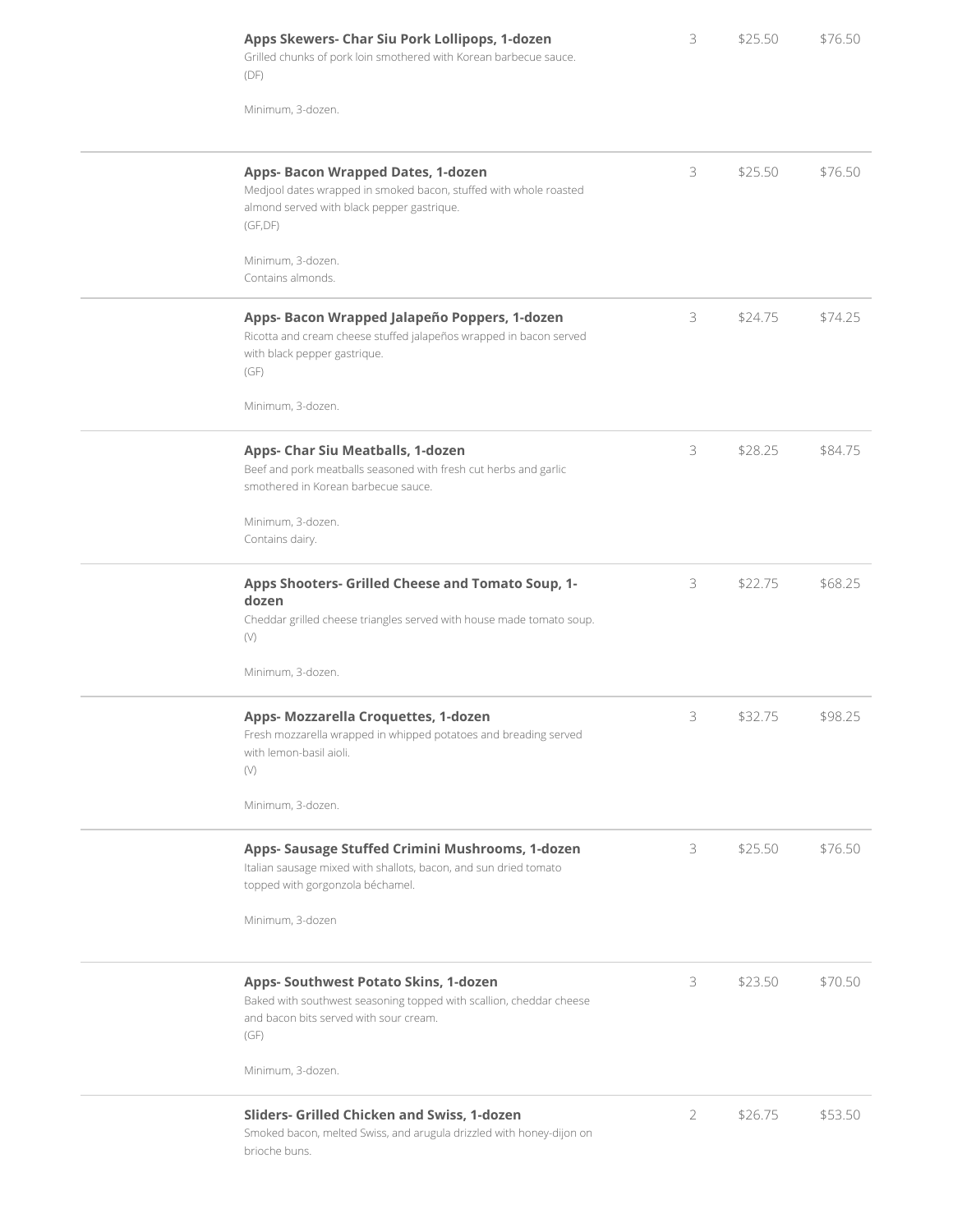| Minimum, 2-dozen.<br>Contains butter.                                                                                                                                         |                |         |         |
|-------------------------------------------------------------------------------------------------------------------------------------------------------------------------------|----------------|---------|---------|
| Sliders- Grilled Portobello Sliders, 1-dozen<br>Topped with roasted bell pepper, arugula, and pesto mayonnaise<br>spread on brioche buns.<br>(V, DF)<br>Minimum, 2-dozen.     | $\overline{2}$ | \$25.75 | \$51.50 |
| Contains butter.<br>Sliders- Char Siu Pulled Pork, 1-dozen<br>Smoked Char Siu Korean barbecue pork shoulder on brioche buns.<br>(DF)<br>Minimum, 2-dozen.<br>Contains butter. | 2              | \$27.50 | \$55.00 |
| Sliders- Pulled Chicken, 1-dozen<br>Smoked pulled chicken served with house made barbecue sauce on<br>brioche buns.<br>(DF)<br>Minimum, 2-dozen.<br>Contains butter.          | $\overline{2}$ | \$26.75 | \$53.50 |
| Sliders- Pulled Pork, 1-dozen<br>Smoked pork shoulder served with house made barbecue sauce on<br>brioche buns.<br>(DF)<br>Minimum, 2-dozen.<br>Contains butter.              | 2              | \$26.75 | \$53.50 |
| Sliders- Smoked Beef Brisket, 1-dozen<br>Sliced brisket served with house made barbecue sauce on brioche<br>buns.<br>(DF)<br>Minimum, 2-dozen.<br>Contains butter.            | $\overline{2}$ | \$29.50 | \$59.00 |

# **Elegant Platters- Cold**

Stationed. Preparation may be customized to fit your needs.

(DF)

| <b>ITEM</b>                                                                                                                                                                                               | <b>QUANTITY</b> | <b>PRICE</b> | <b>TOTAL</b> |
|-----------------------------------------------------------------------------------------------------------------------------------------------------------------------------------------------------------|-----------------|--------------|--------------|
| Platter-Antipasto, Serves 20-25 people<br>- Assortment of soft and hard cheeses.<br>- Assortment of cured Italian meats.<br>- Whole grain mustard.<br>- Marinated olives.<br>- Crostini (not GF).<br>(GF) |                 | \$179.95     | \$179.95     |
| Platter-Antipasto, Serves 30-35 people                                                                                                                                                                    |                 | \$24900      | \$249.00     |

- Assortment of soft and hard cheeses.

- Assortment of cured Italian meats.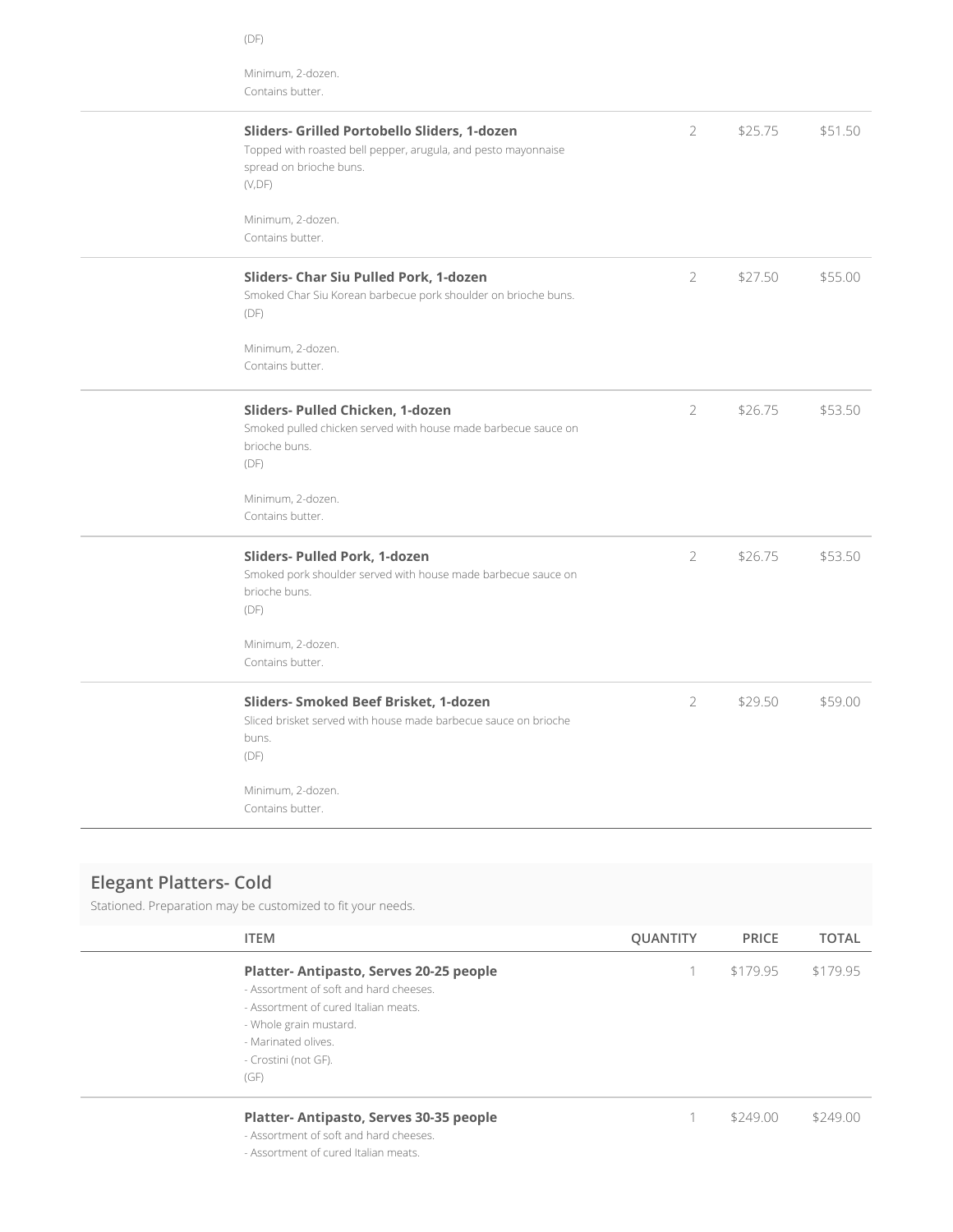| - Whole grain mustard.<br>- Marinated olives.<br>- Crostini (not GF).<br>(GF)                                                                                                                                                                |    |         |         |
|----------------------------------------------------------------------------------------------------------------------------------------------------------------------------------------------------------------------------------------------|----|---------|---------|
| <b>Platter- Charcuterie, Per Serving</b><br>- Assortment of cured Italian meats.<br>- Pickled vegetables.<br>- Dijon mustard.<br>- Marinated olives.<br>(GF, DF)<br>Minimum, 20 servings.                                                    | 20 | \$4.00  | \$80.00 |
| <b>Platter- Cheese and Fruit, Per Serving</b><br>Imported and Domestic Cheese:<br>- Assortment of soft and hard cheeses.<br>- Fresh cut melon, grapes, and seasonal fruit.<br>- Assorted crackers (not GF).<br>(GF)<br>Minimum, 20 servings. | 20 | \$3.75  | \$75.00 |
| <b>Platter- Cheese Imported and Domestic, Per Serving</b><br>Imported and Domestic:<br>- Assortment of soft and hard cheeses.<br>- Assorted crackers (not GF).<br>(GF)<br>Minimum, 20 servings.                                              | 20 | \$3.25  | \$65.00 |
| Seafood-Shrimp Cocktail, 2-lbs.<br>Peeled and poached shrimp, served with house made cocktail sauce<br>and fresh sliced lemon wedges.<br>(GF,DF)<br>Sold per 2-lbs. (serves 12-16 people)                                                    | 1  | \$56.00 | \$56.00 |
| Platter- Fresh Cut Fruit, Serves 20-23 People<br>Assortment of fresh cut fruit served with honey Greek yogurt.<br>(GF,V)                                                                                                                     | 1  | \$59.95 | \$59.95 |
| Platter- Grilled Vegetables, Serves 20-23 People<br>Grilled assortment of fresh cut vegetables served with creamy herb<br>dressing.<br>(GF,V)<br>Preparation may be customized to fit your needs.                                            | 1  | \$48.95 | \$48.95 |
| Platter- Vegetable Crudite, Serves 20-23 People<br>Assortment of fresh cut vegetables with creamy herb dressing.<br>(GF,V)                                                                                                                   | 1  | \$42.95 | \$42.95 |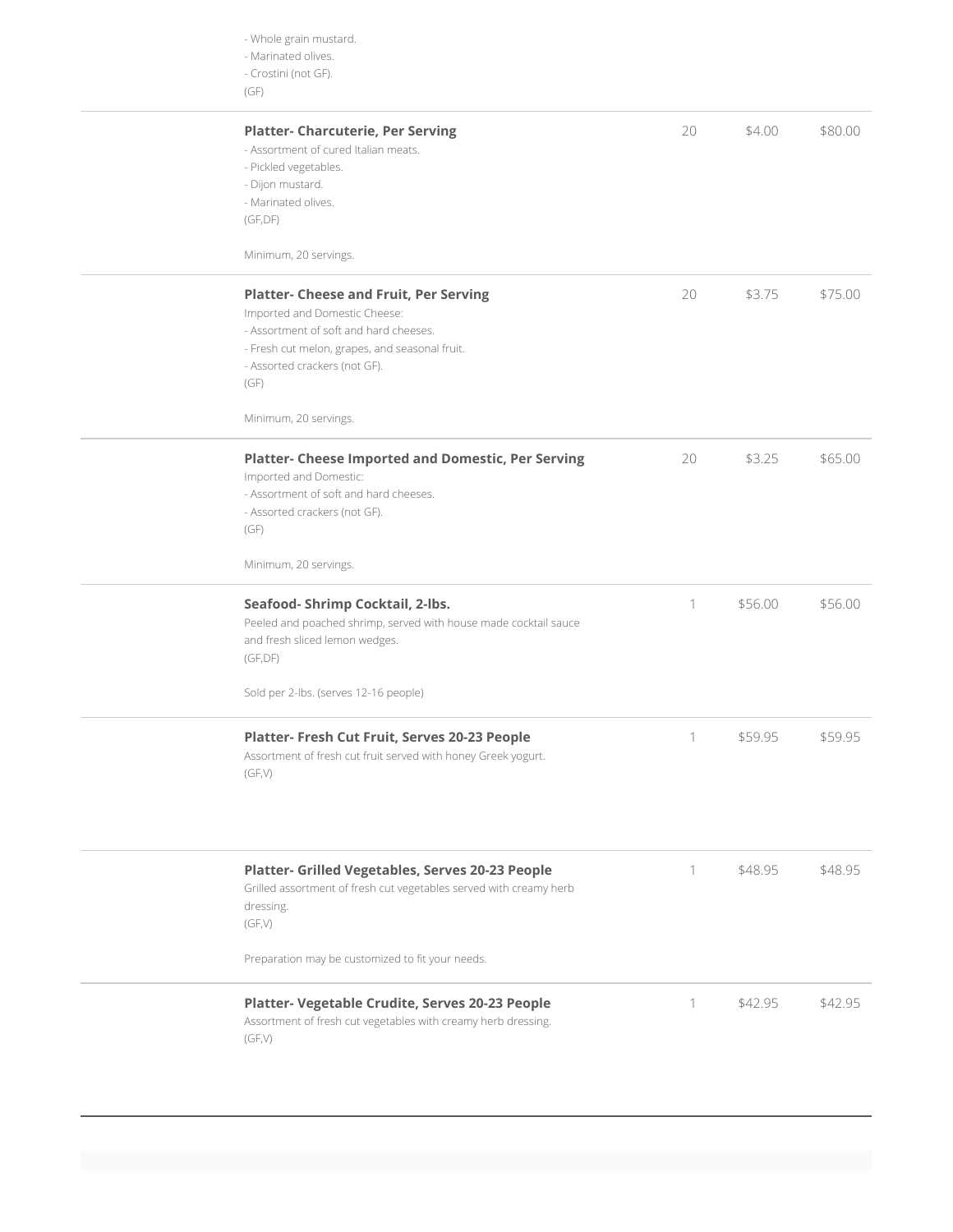## **Specialty Salads**

All salads may be customized to fit your needs.

| <b>ITEM</b>                                                                                                                                                                                       | QUANTITY | <b>PRICE</b> | <b>TOTAL</b> |
|---------------------------------------------------------------------------------------------------------------------------------------------------------------------------------------------------|----------|--------------|--------------|
| Salad- Strawberry Fields, Serves 7-9 people<br>Organic spring mix topped with cranberries, strawberries, red onion,<br>feta cheese and toasted walnuts.<br>- Honey-balsamic dressing.<br>(GF,V)   | 1        | \$28.50      | \$28.50      |
| Salad- Strawberry Fields, Serves 20-24 people<br>Organic spring mix topped with cranberries, strawberries, red onion,<br>feta cheese and toasted walnuts.<br>- Honey-balsamic dressing.<br>(GF,V) | 1        | \$64.75      | \$64.75      |
| Salad- Apple and Bleu, Serves 7-9 people<br>Organic spring mix topped with honeycrisp apples, blue cheese,<br>heirloom tomatoes, and toasted walnuts.<br>- Honey-dijon dressing.<br>(GF,V)        | 1        | \$25.50      | \$25.50      |
| Salad- Apple and Bleu, Serves 20-24 people<br>Organic spring mix topped with honeycrisp apples, blue cheese,<br>heirloom tomatoes, and toasted walnuts.<br>- Honey-dijon dressing.<br>(GF,V)      | 1        | \$59.75      | \$59.75      |
| Salad- Colorado Heirloom, Serves 7-9 people<br>Heritage mixed greens with tomato, carrots, and cucumber.<br>Dressing:<br>- Red wine herb vinaigrette.<br>(GF,V,DF)                                | 1        | \$21.00      | \$21.00      |
| Salad- Colorado Heirloom, Serves 20-24 people<br>Heritage mixed greens with tomato, carrots, and cucumber.<br>Dressing:<br>- Red wine herb vinaigrette.<br>(GF,V,DF)                              | 1        | \$54.00      | \$54.00      |
| <b>Salad- Classic Caesar, Per Serving</b><br>Crisp Romaine hearts topped with parmesan cheese, herbs, and<br>croutons.<br>- House-made Caesar dressing.<br>(GF,V)<br>Minimum, 7 servings.         | 7        | \$3.50       | \$24.50      |
| Salad- Roasted Beet & Chèvre, Serves 7-9 people<br>Heritage mixed greens topped with herb roasted beets, Haystack Dairy<br>chèvre and toasted walnuts.<br>- Soy Mirin Vinaigrette<br>$(\vee)$     | 1        | \$28.50      | \$28.50      |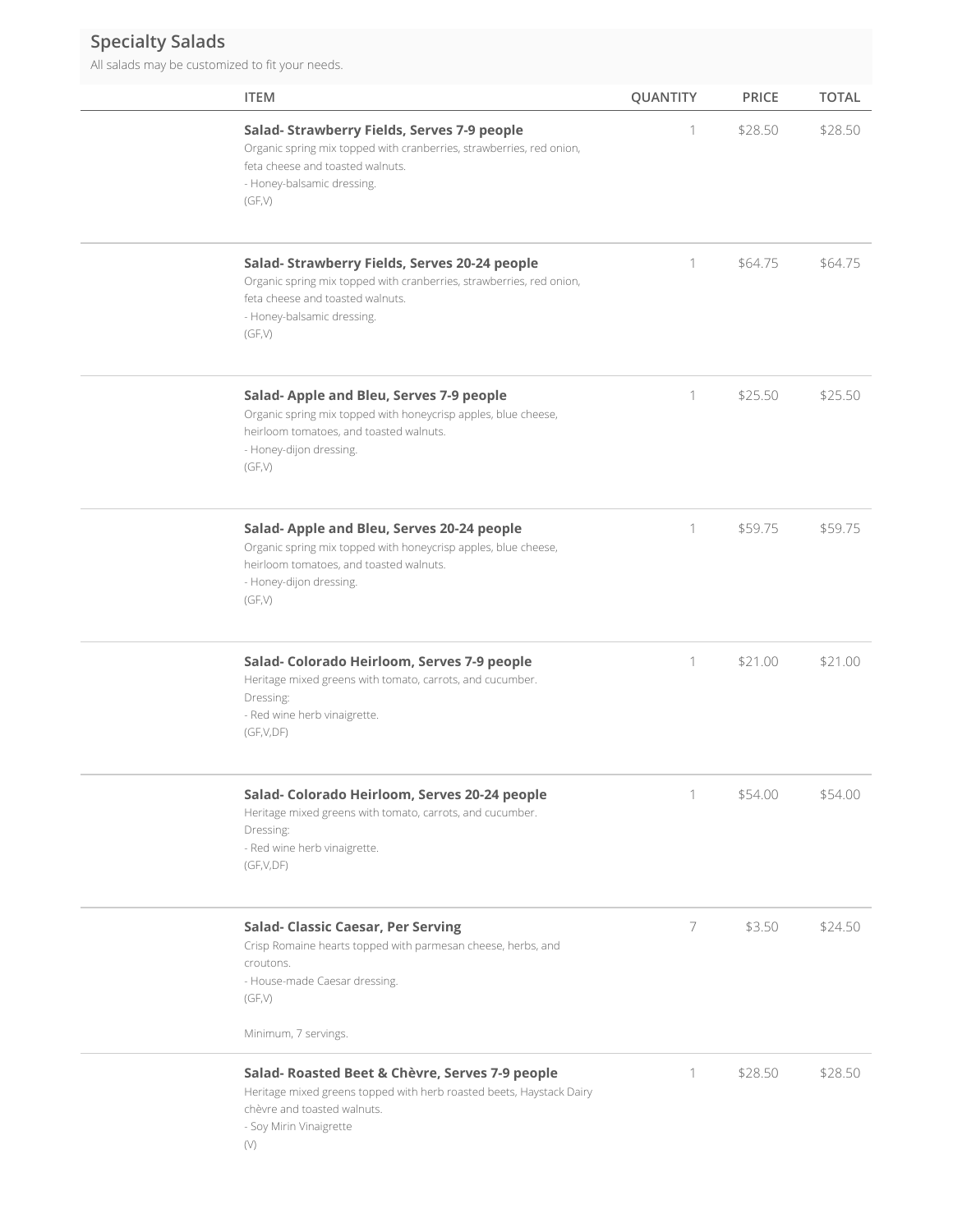| Salad- Roasted Beet and Chèvre, Serves 20-24 people<br>Heritage mixed greens topped with herb roasted beets, Haystack Dairy<br>chèvre and toasted walnuts.<br>- Soy Mirin Vinaigrette<br>(V) |   | \$64.75 | \$64.75 |
|----------------------------------------------------------------------------------------------------------------------------------------------------------------------------------------------|---|---------|---------|
| Salad- Pomegranate Kale, Serves 7-9 people<br>Purple kale topped with red onions, pomegranates and feta cheese.<br>- Cumin Vinaigrette<br>(GF,V)                                             | 1 | \$28.50 | \$28.50 |
| Salad- Pomegranate Kale, Serves 20-24 people<br>Purple kale topped with red onions, pomegranates and feta cheese.<br>- Cumin Vinaigrette<br>(GF,V)                                           |   | \$64.75 | \$64.75 |

#### **Stations**

Preparation may be customized to fit your needs.

| <b>ITEM</b>                                                                                                                                                                                               | QUANTITY | <b>PRICE</b> | <b>TOTAL</b> |
|-----------------------------------------------------------------------------------------------------------------------------------------------------------------------------------------------------------|----------|--------------|--------------|
| <b>Station- Mashed Potato Bar, Per Serving</b><br>Smooth and creamy whipped gold and russet potatoes served in<br>stemless martini glasses.                                                               | 20       | \$8.50       | \$170.00     |
| Toppings Bar:<br>- Whipped sea salt butter.<br>- Cheddar cheese.<br>- Shaved parmesan.<br>- Applewood bacon bits.<br>- Sour cream.<br>- Steamed broccoli.<br>- Diced tomato.<br>- Green onions.<br>(GF,V) |          |              |              |
| Minimum, 20 people.                                                                                                                                                                                       |          |              |              |
| <b>Station- Chips and Salsa, Per Serving</b><br>Tomatillo salsa, roasted red pepper tomato salsa, guacamole served<br>with crispy tortilla chips.<br>(GF,V,DF)                                            | 10       | \$2.75       | \$27.50      |
| Minimum, 10 people.                                                                                                                                                                                       |          |              |              |
| <b>Station- Tomato Salsa Con Queso, Per Serving</b><br>Served with crispy tortilla chips.<br>(GF,V)                                                                                                       | 10       | \$2.50       | \$25.00      |
| Minimum, 10 people.                                                                                                                                                                                       |          |              |              |
| <b>Station- Jumbo Pretzel Bar, Per Serving</b>                                                                                                                                                            | 20       | \$8.00       | \$160.00     |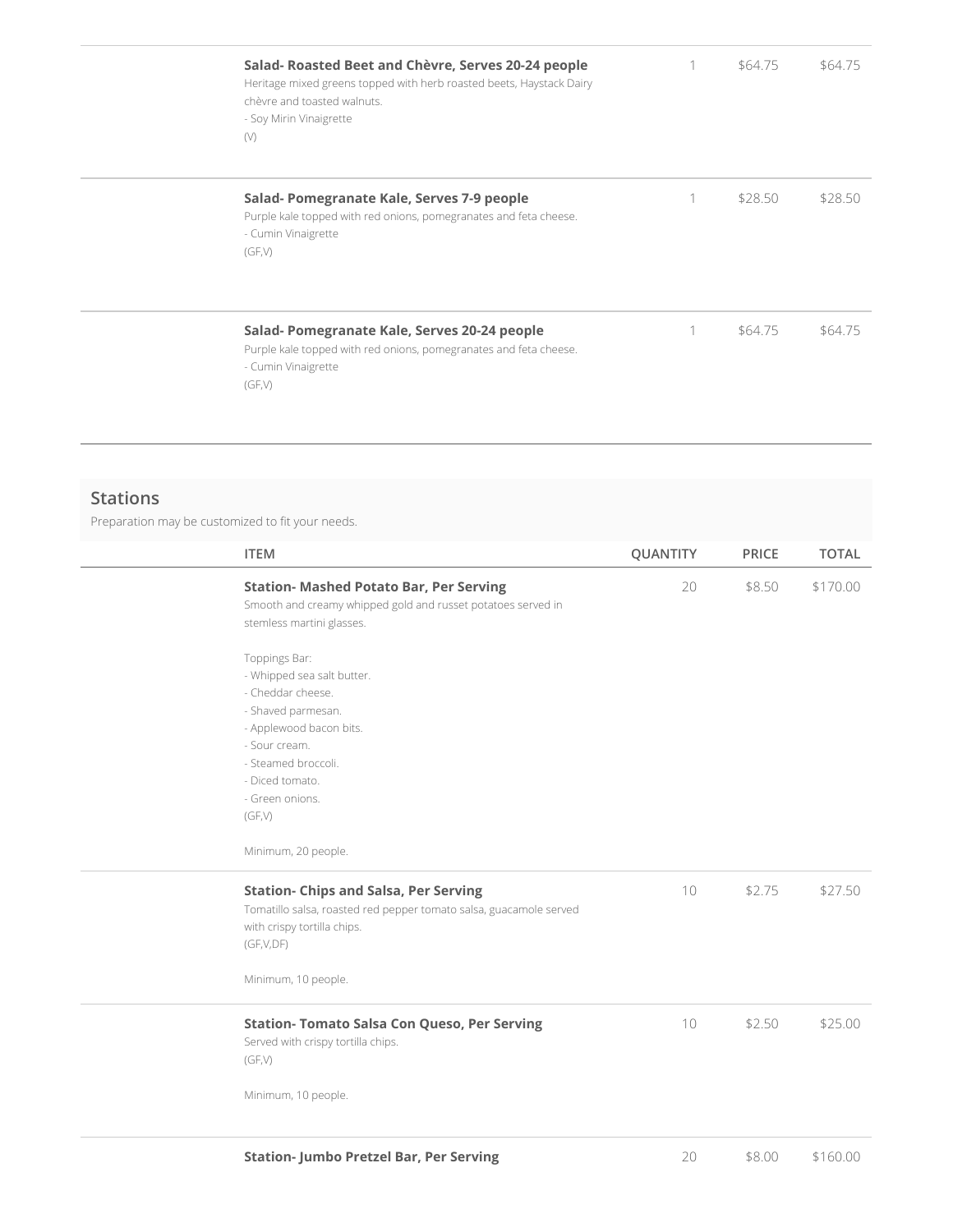Selection:

- Spicy honey mustard dip.
- Cheddar cheese dip.
- Cinnamon and sugar.
- Honey butter.
- (V)

Minimum, 20 people.

| <b>Station- Pasta Bar, Per Person</b>                         | 20 | \$18.00 | \$360.00 |
|---------------------------------------------------------------|----|---------|----------|
| Authentic Italian Pasta:                                      |    |         |          |
| - Penne, Cavatappi, Rotini.                                   |    |         |          |
| Toppings:                                                     |    |         |          |
| - Tomatoes, seasonal vegetables, parmesan cheese.             |    |         |          |
| Sauces:                                                       |    |         |          |
| - Béchamel Alfredo, Tomato Pomodoro.                          |    |         |          |
| Proteins:                                                     |    |         |          |
| -Grilled chicken.                                             |    |         |          |
| -Shrimp.                                                      |    |         |          |
| -Wild mushrooms (V).                                          |    |         |          |
| Minimum, 20 people.                                           |    |         |          |
| <b>Station- Taco Bar, Per Serving</b>                         | 15 | \$19.50 | \$292.50 |
| Served with corn tortillas, Spanish rice, and refried beans:  |    |         |          |
| - Braised chicken and pork.                                   |    |         |          |
| - Lime wedges.                                                |    |         |          |
| - Diced onion.                                                |    |         |          |
| - Cilantro.                                                   |    |         |          |
| - Sour cream (NOT DF).                                        |    |         |          |
| - Shredded cheese.                                            |    |         |          |
| - Shredded lettuce.                                           |    |         |          |
| - Tomatillo salsa.                                            |    |         |          |
| - Roasted red pepper tomato salsa.                            |    |         |          |
| (GF, DF)                                                      |    |         |          |
| Preparation may be customized to fit your needs.              |    |         |          |
| Minimum, 15 people.                                           |    |         |          |
| <b>Station- Assorted Quesadillas, Per Person</b>              | 24 | \$8.75  | \$210.00 |
| Flour quesadillas of chicken, pork, and cheese.               |    |         |          |
| Served with:                                                  |    |         |          |
| - Tomatillo salsa.                                            |    |         |          |
| - Roasted red pepper tomato salsa.                            |    |         |          |
| - Guacamole.                                                  |    |         |          |
| - Sour cream.                                                 |    |         |          |
| Gluten-Free, corn tortilla substitute available upon request. |    |         |          |
| Minimum, 24 people.                                           |    |         |          |

## **Stations- Chef Attended**

 $\overline{\phantom{0}}$ 

Additional \$100 setup fee per station. Preparation may be customized to fit your needs.

| <b>ITEM</b>                                                  | QUANTITY | <b>PRICE</b> | <b>TOTAL</b> |
|--------------------------------------------------------------|----------|--------------|--------------|
| Station- Chef Carved, Aji Tuna Loin                          |          | \$205.00     | \$205.00     |
| Seared perfectly with glazed soy-sesame and ginger marinade. |          |              |              |
| - Bok Choy cabbage slaw                                      |          |              |              |
| - Ponzu sauce                                                |          |              |              |
|                                                              |          |              |              |

Serves, up to 25 people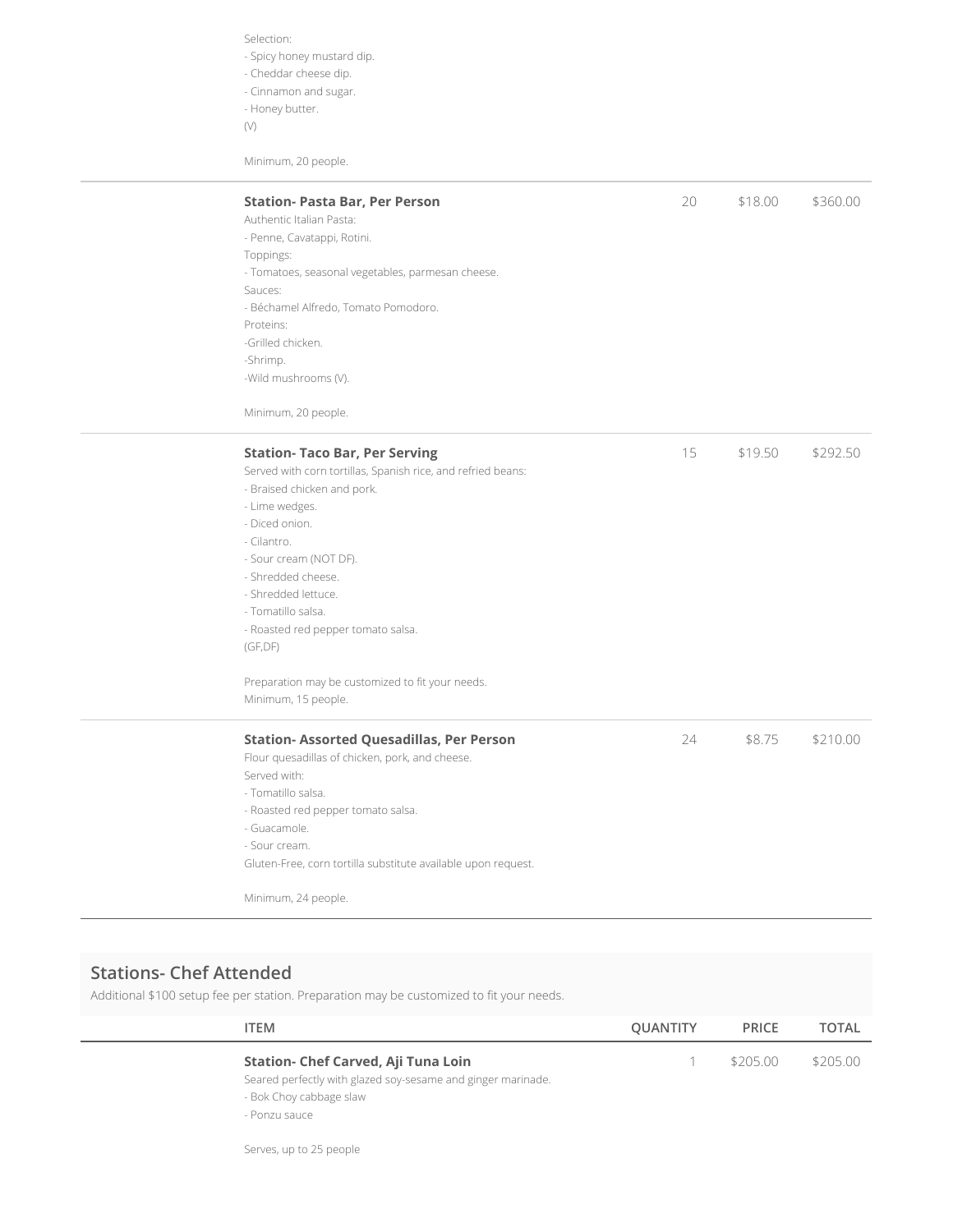7-lb avg weight.

| <b>Station- Chef Carved Beef Prime Rib</b><br>Herb and garlic crusted rib of beef, prime selection: (GF,DF)<br>- Rosemary Au jus (GF,DF)<br>- Horseradish Crema (GF,V)                                                 | 1 | \$449.00 | \$449.00 |
|------------------------------------------------------------------------------------------------------------------------------------------------------------------------------------------------------------------------|---|----------|----------|
| Serves, up to 30 people.<br>14-lb avg. weight.                                                                                                                                                                         |   |          |          |
| <b>Station- Chef Carved Honey-Garlic Pork Loin</b><br>Marinated in vegetable stock, apple cider vinegar, honey and rubbed<br>with fresh roasted garlic then roasted.<br>(GF, DF)<br>*Cooked medium-well/well doneness. | 1 | \$205.00 | \$205.00 |
| Serves, up to 25 people.<br>8-lb. average weight.                                                                                                                                                                      |   |          |          |
| <b>Station- Chef Carved Herb Roasted Pork Loin</b><br>Trimmed and crusted in fresh cut herbs.<br>- Apricot jam.<br>- Dijon mustard.<br>(GF, DF)                                                                        | 1 | \$195.00 | \$195.00 |
| Serves, up to 25 people.<br>8-lb. average weight.                                                                                                                                                                      |   |          |          |

#### **Beef**

Prices may vary based on current market price. 1-lb. serves 3-5 people. Preparation may be customized to fit your needs.

| <b>ITEM</b>                                                                                                                                                                                                        | <b>QUANTITY</b> | <b>PRICE</b> | <b>TOTAL</b> |
|--------------------------------------------------------------------------------------------------------------------------------------------------------------------------------------------------------------------|-----------------|--------------|--------------|
| Beef- Rioja Braised Beef Short Rib, Per Serving<br>Boneless short rib slow cooked in vegetables and fresh cut herbs<br>served with braise jus.<br>(DF)<br>Minimum, 10-servings                                     | 10 <sup>°</sup> | \$17.45      | \$174.50     |
| <b>Beef- Marinated Flank Steak, Per Serving</b><br>Grilled pieces of beef seasoned with red wine, garlic, rosemary, and<br>dijon-soy glaze.<br>(DF)<br>*Cooked medium-rare/medium doneness<br>Minimum, 25 servings | 25              | \$14.15      | \$353.75     |
| Beef- Grilled Bistro Steak, 5-oz.<br>*Individual steak topped with sautéed mushrooms and rosemary demi-<br>glace.<br>(GF, DF)<br>Minimum, 20 each                                                                  | 20              | \$22.86      | \$457.20     |

### **Chicken**

Prices may vary based on current market price. 1-lb. serves 3-5 people. Preparation may be customized to fit your needs.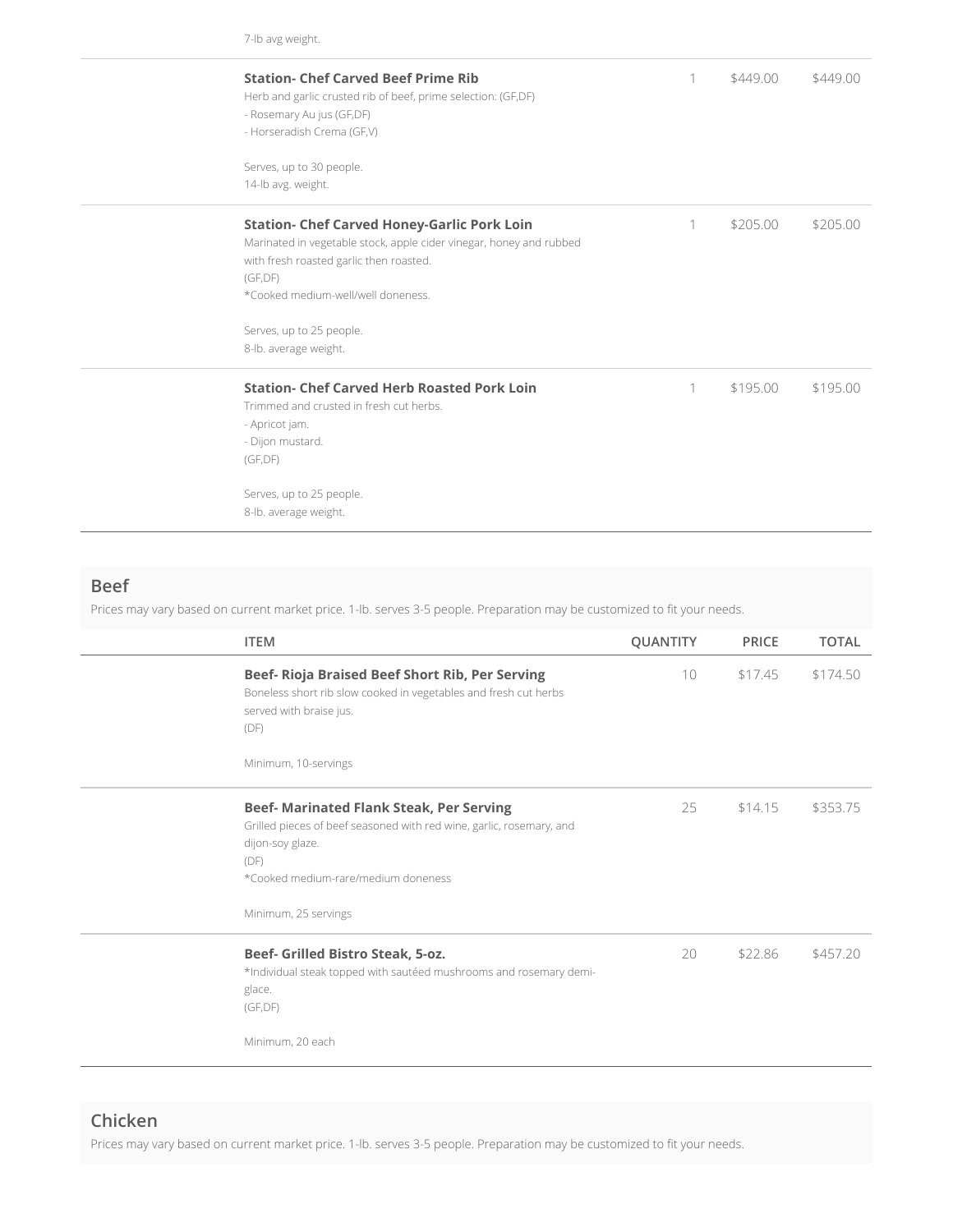| <b>ITEM</b>                                                                                                                                                                             | <b>QUANTITY</b><br><b>PRICE</b> | <b>TOTAL</b> |
|-----------------------------------------------------------------------------------------------------------------------------------------------------------------------------------------|---------------------------------|--------------|
| <b>Chicken- Red Bird Chicken Breast, 1-lbs</b><br>Roasted in olive oil with fresh chopped rosemary, paprika, and garlic<br>seasoned with sea salt.<br>(GF, DF)<br>Minimum, 10-lbs       | 10<br>\$15.75                   | \$157.50     |
| <b>Chicken- Cordon Bleu, 1-lbs</b><br>Panko breaded Red Bird chicken breast stuffed with ham and Swiss<br>cheese served with parmesan dijon sauce.<br>Minimum, 10-lbs.                  | 10<br>\$21.00                   | \$210.00     |
| <b>Chicken- Marsala and Balsamic Mushroom, 1-lbs</b><br>Seared Red Bird chicken breast with wild mushroom balsamic-marsala<br>sauce.<br>(GF, DF)<br>Contains butter.<br>Minimum, 10-lbs | 10<br>\$19.50                   | \$195.00     |

#### **Pork**

Prices may vary based on current market price. Preparation may be customized to fit your needs.

| <b>ITEM</b>                                                                                                                                                                                                                                                                 | <b>QUANTITY</b> | <b>PRICE</b> | <b>TOTAL</b> |
|-----------------------------------------------------------------------------------------------------------------------------------------------------------------------------------------------------------------------------------------------------------------------------|-----------------|--------------|--------------|
| <b>Pork-Herb Roasted Pork Loin</b><br>Crusted in fresh cut herbs and served sliced.<br>- Apricot jam.<br>- Dijon mustard.<br>(GF, DF)<br>Cooked medium-well/well doneness.                                                                                                  | 1               | \$175.00     | \$175.00     |
| Serves, up to 25 people.<br>8-lb. average weight.                                                                                                                                                                                                                           |                 |              |              |
| <b>Pork- Honey-Garlic Pork Loin</b><br>Marinated in vegetable stock, apple cider vinegar, honey and rubbed<br>with fresh roasted garlic then roasted, served sliced.<br>(GF, DF)<br>*Cooked medium-well/well doneness.<br>Serves, up to 25 people.<br>8-lb. average weight. | 1               | \$175.00     | \$175.00     |
| Pork- Char Siu Bone-In Pork Chop, 6-oz.<br>Marinated in Korean barbecue sauce and grilled.<br>(DF)<br>*Cooked medium-well/well doneness.<br>Minimum, 36 servings.                                                                                                           | 36              | \$12.25      | \$441.00     |

#### **Seafood**

Prices may vary based on current market price. 1-lb. serves 3-5 people. Preparation may be customized to fit your needs.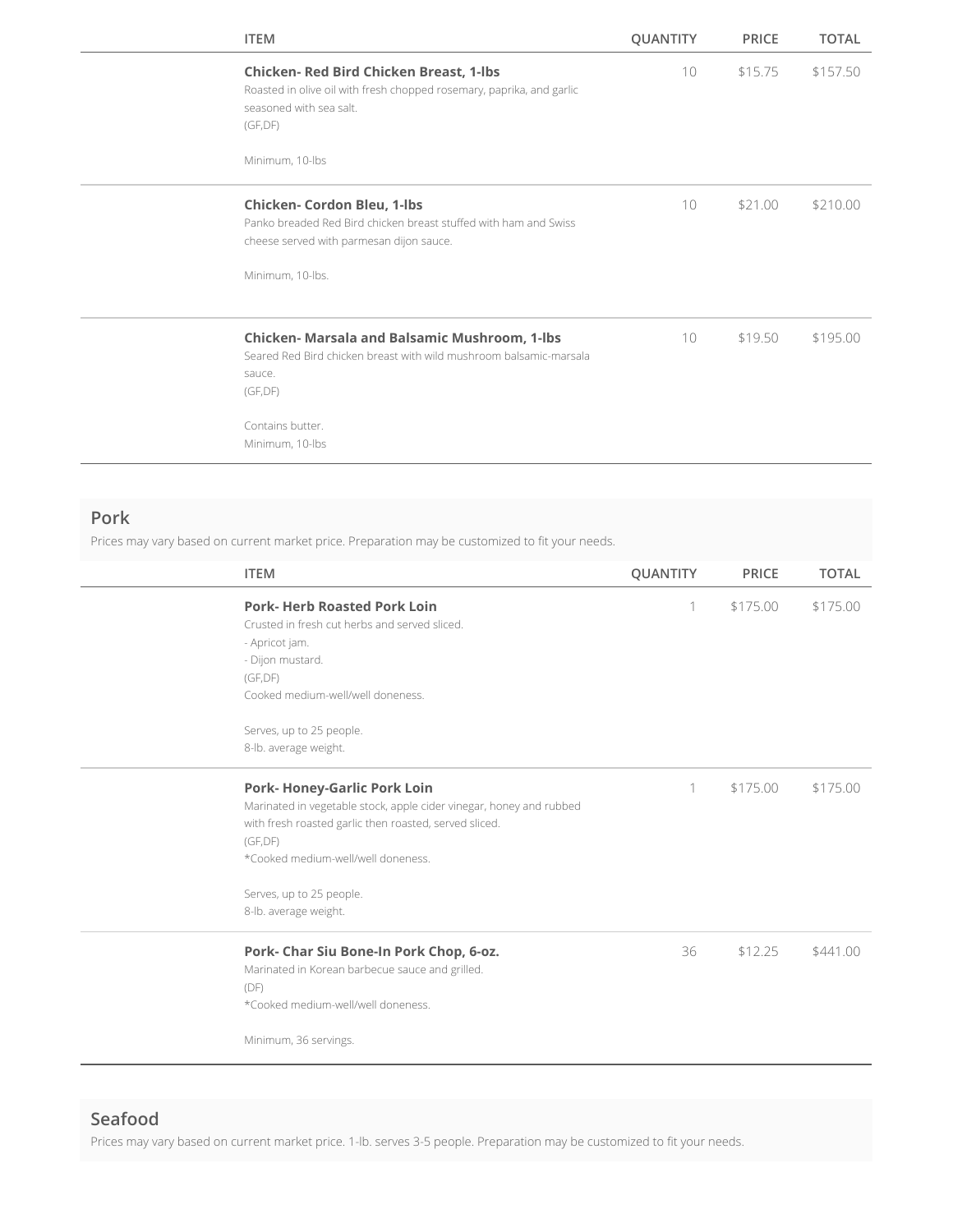| <b>ITEM</b>                                                                                                                                                                                                                   | <b>QUANTITY</b> | <b>PRICE</b> | TOTAL    |
|-------------------------------------------------------------------------------------------------------------------------------------------------------------------------------------------------------------------------------|-----------------|--------------|----------|
| Seafood- Glazed Atlantic Salmon Filet, 1-lbs<br>Apricot garlic glaze with fresh thyme and dijon.<br>(GF, DF)                                                                                                                  | 10              | \$29.50      | \$295.00 |
| Minimum, 10-lbs                                                                                                                                                                                                               |                 |              |          |
| Seafood- Paella Valenciana, 12-servings<br>Seared chicken thighs and pork loin with perfectly toasted saffron rice<br>and vegetables mixed with shrimp, clams and PEI mussels, served with<br>fresh lemon wedges.<br>(GF, DF) |                 | \$250.00     | \$250.00 |
| Contains shellfish.                                                                                                                                                                                                           |                 |              |          |

## **Vegetarian/Vegan Entrees**

Prices per person, minimum applies. Preparation may be customized to fit your needs.

| <b>ITEM</b>                                                                                                                                                                                  | <b>QUANTITY</b> | <b>PRICE</b> | TOTAL    |
|----------------------------------------------------------------------------------------------------------------------------------------------------------------------------------------------|-----------------|--------------|----------|
| Veg Entree- Balsamic Veggie Pasta, Per Person<br>Roasted mixed vegetables tossed with Cavatappi pasta and balsamic<br>reduction.<br>(V, DF)<br>Minimum, 5 servings.                          | 5               | \$22.25      | \$111.25 |
| Veg Entree- Vegetables and Rice, Per Person<br>Herb sautéed mushrooms, tomato, fire roasted eggplant, onion ragout<br>on a bed of wild rice.<br>(Vegan)<br>(GF,V,DF)<br>Minimum, 5 servings. | 5               | \$25.50      | \$127.50 |

## **Sides- Vegetable**

Sold by the pound, unless specified. Preparation may be customized to fit your needs.

| <b>ITEM</b>                                                                                                                        | <b>QUANTITY</b> | <b>PRICE</b> | <b>TOTAL</b> |
|------------------------------------------------------------------------------------------------------------------------------------|-----------------|--------------|--------------|
| Vegetable- Seasonal Vegetable Medley, 1-lbs<br>Roasted in olive oil seasoned with fresh cracked pepper and sea salt.<br>(GF,V,DF)  | 5               | \$8.75       | \$43.75      |
| Minimum, 5-lbs                                                                                                                     |                 |              |              |
| <b>Vegetable- Braised Kale, 1-lbs</b><br>Cooked in vegetable stock with caramelized onion and roasted bell<br>pepper.<br>(GF,V,DF) | 5               | \$9.75       | \$48.75      |
| Minimum, 5-lbs                                                                                                                     |                 |              |              |
| <b>Vegetable- Buttery Rainbow Carrots, 1-lbs</b>                                                                                   | 5               | \$10.25      | \$51.25      |

Steamed with basil butter seasoned with white pepper and sea salt.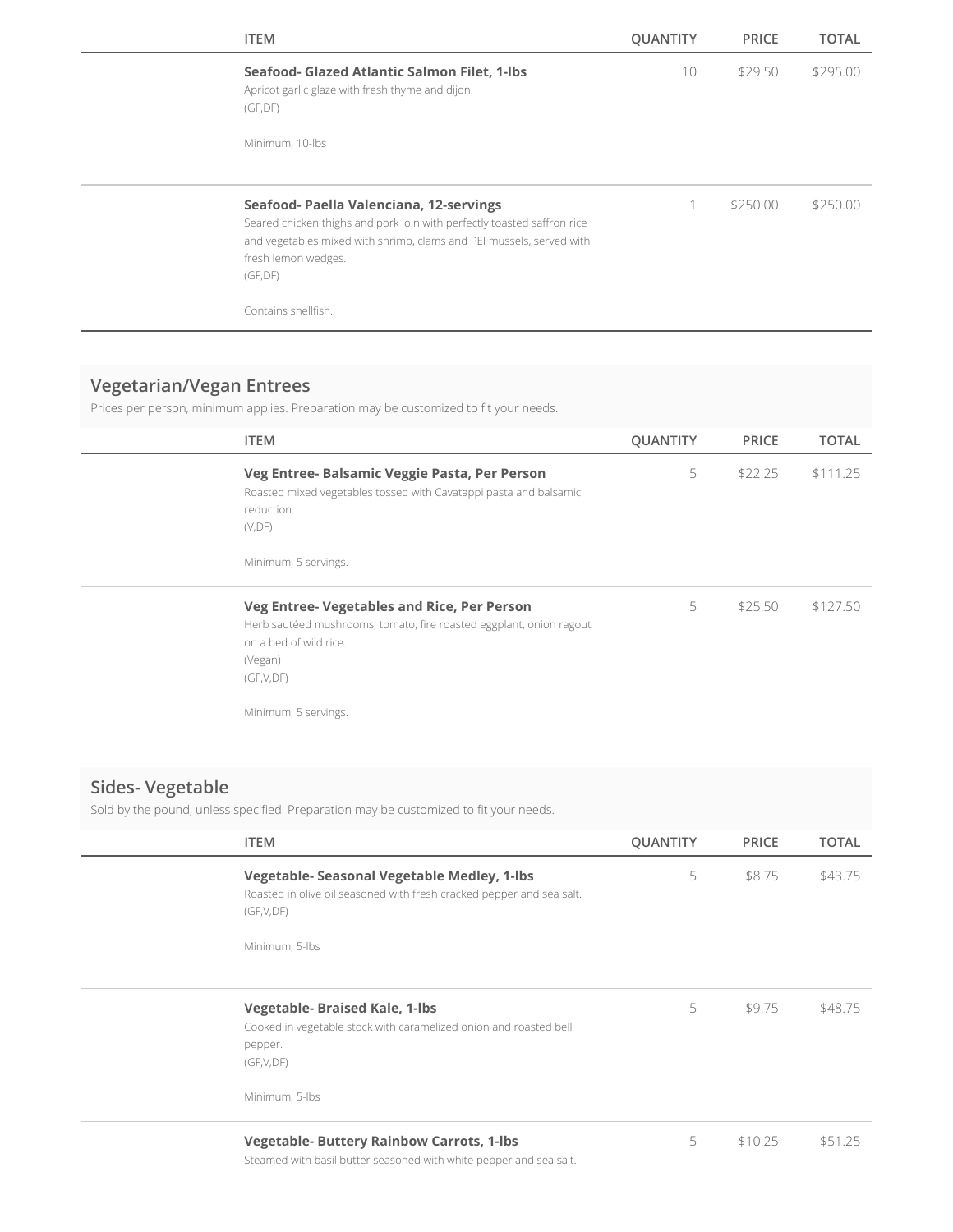Contains butter. Minimum, 5-lbs

| <b>Vegetable- Roasted Brussels and Bacon, 1-lbs</b><br>Roasted in olive oil seasoned with rendered bacon and shallots<br>seasoned with fresh cracked pepper and sea salt.<br>(GF, DF)<br>Veg/Vegan available without bacon.<br>Minimum, 5-lbs | 5 | \$10.75 | \$53.75 |
|-----------------------------------------------------------------------------------------------------------------------------------------------------------------------------------------------------------------------------------------------|---|---------|---------|
| <b>Vegetable-Seared Haricot, 2-lbs</b><br>Cooked with julienne onion and seasoned with olive oil and sea salt.<br>(GF,V,DF)<br>Minimum, 8-lbs                                                                                                 | 4 | \$1650  | \$66.00 |

## **Sides- Starch**

Sold by the pound, unless specified. Preparation may be customized to fit your needs.

| <b>ITEM</b>                                                                                                                                                                         | QUANTITY | <b>PRICE</b> | <b>TOTAL</b> |
|-------------------------------------------------------------------------------------------------------------------------------------------------------------------------------------|----------|--------------|--------------|
| Starch- Confit Tomato and Mushroom Quinoa, 2-qt.<br>Confit tomato, garlic, and mixed mushroom cream sauce topped with<br>toasted almonds.<br>(GF,V)<br>Contains nuts.               | 1        | \$46.50      | \$46.50      |
| Serves, 20 people.                                                                                                                                                                  |          |              |              |
| Starch- Mediterranean Rainbow Quinoa, 2-qt.<br>Colorful mix of red and white pearls with tomato, olives, cucumber, red<br>onion, mint topped with feta cheese.<br>(GF,V)            | 1        | \$43.25      | \$43.25      |
| Serves, 20 people.                                                                                                                                                                  |          |              |              |
| <b>Starch- Creamy Whipped Potatoes, 1-lbs</b><br>Velvety smooth Gold and Yukon potatoes whipped with cream and<br>butter seasoned with fresh roasted garlic and sea salt.<br>(GF,V) | 5        | \$11.75      | \$58.75      |
| Minimum, 5-lbs                                                                                                                                                                      |          |              |              |
| Starch- Parmesan Risotto Milanese, 2-qt.<br>Arborio rice cooked with finely chopped onion and vegetable stock<br>finished with parmesan cheese.<br>(GF,V)                           | 1        | \$54.00      | \$54.00      |
| Serves, 20 people.                                                                                                                                                                  |          |              |              |
| <b>Starch- Fingerling Potato Medley, 2-lbs</b><br>Purple, red, white, and gold fingerling potato halves roasted with<br>paprika and herbs.<br>(GF,V,DF)                             | 5        | \$17.50      | \$87.50      |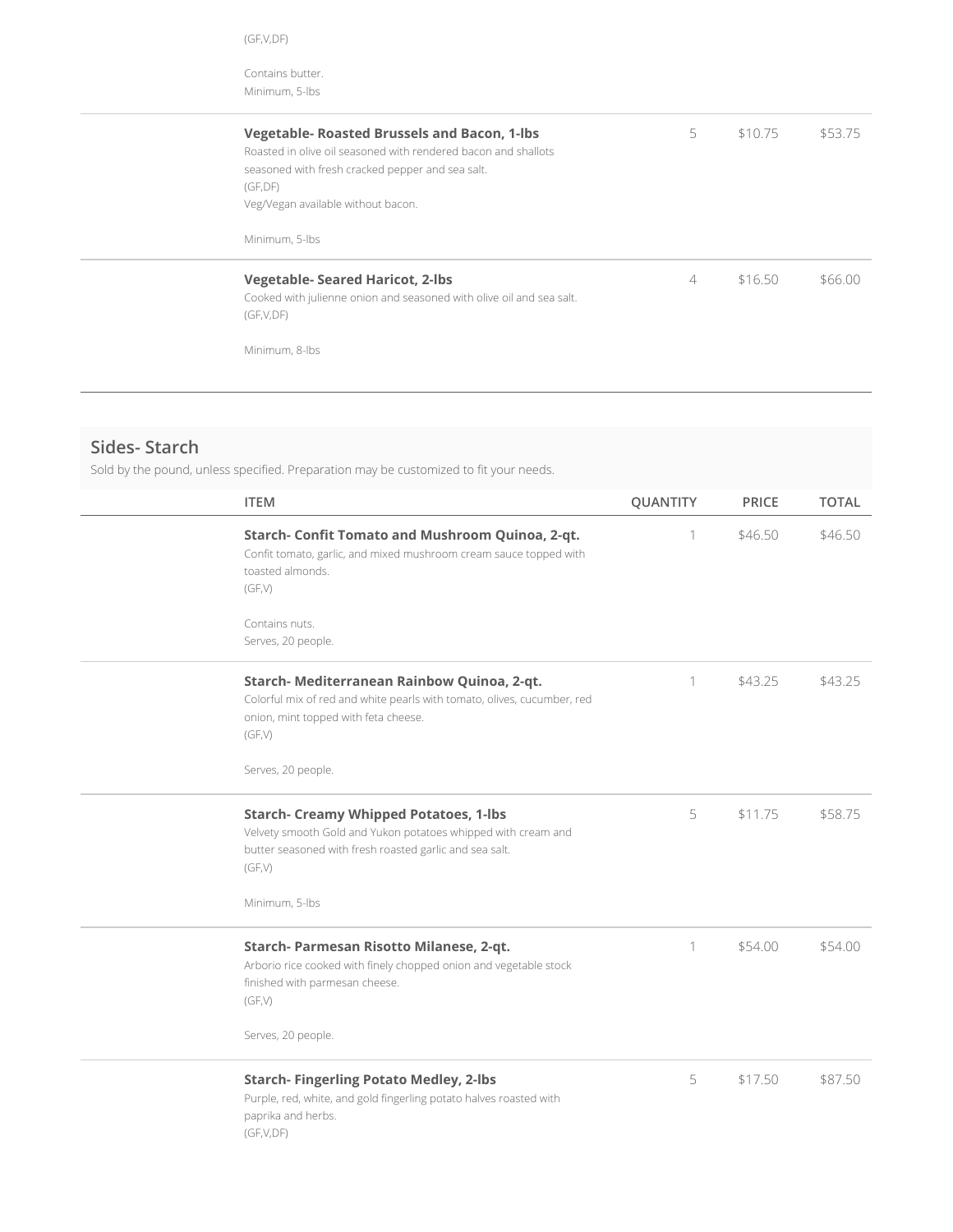Minimum, 10-lbs

| <b>Starch- Rustic Herb Potatoes, 1-lbs</b><br>Red potato cubes roasted with sun dried tomato, garlic and fresh cut<br>herbs.<br>(GF,V,DF)<br>Minimum, 5-lbs                | 5 | \$7.50  | \$37.50 |
|----------------------------------------------------------------------------------------------------------------------------------------------------------------------------|---|---------|---------|
| Starch- Pearl Couscous and Fruit, 2-qt.<br>Colorful mix of fresh red grapes, onion and pearl couscous tossed in<br>thyme and orange juice.<br>(GF,V)<br>Serves, 20 people. |   | \$48.25 | \$48.25 |
| Starch- Wild Rice, 2-qt.<br>Wild and jasmine rice cooked in vegetable stock.<br>(GF,V,DF)<br>Serves, 20 people.                                                            | 1 | \$39.75 | \$39.75 |

#### **Desserts**

Preparation may be customized to fit your needs.

| <b>ITEM</b>                                                                                                                                                                                                   | <b>QUANTITY</b> | <b>PRICE</b> | <b>TOTAL</b> |
|---------------------------------------------------------------------------------------------------------------------------------------------------------------------------------------------------------------|-----------------|--------------|--------------|
| <b>Dessert- Chocolate Chip Cookies, 1-dozen</b><br>Fresh baked chocolate chip cookies.<br>(V)<br>Gluten-free available<br>Minimum, 2-dozen.                                                                   | $\overline{2}$  | \$24.00      | \$48.00      |
| <b>Dessert- Chocolate Fountain with Fresh Fruit</b><br>3-Tiers of milk chocolate served with fresh cut seasonal fruit platter<br>served with skewers.<br>(GF,V)<br>Serves, 30-35 people.                      | 1               | \$159.00     | \$159.00     |
| <b>Dessert- Chocolate Toffee Crunch, 15-Each</b><br>Buttery wafer crust topped with caramelized toffee and chocolate<br>sprinkled with toasted pecans.<br>$(\vee)$<br>Gluten-free upon request.<br>2" Squares | 1               | \$34.50      | \$34.50      |
| <b>Dessert- Petit Fours, 48-each</b><br>Bite sized delightful flavors, 192 total pieces:<br>- Lemon<br>- Caramel apple<br>- Marbled cheesecake truffle<br>- Brownie bash<br>(V)                               | 1               | \$169.00     | \$169.00     |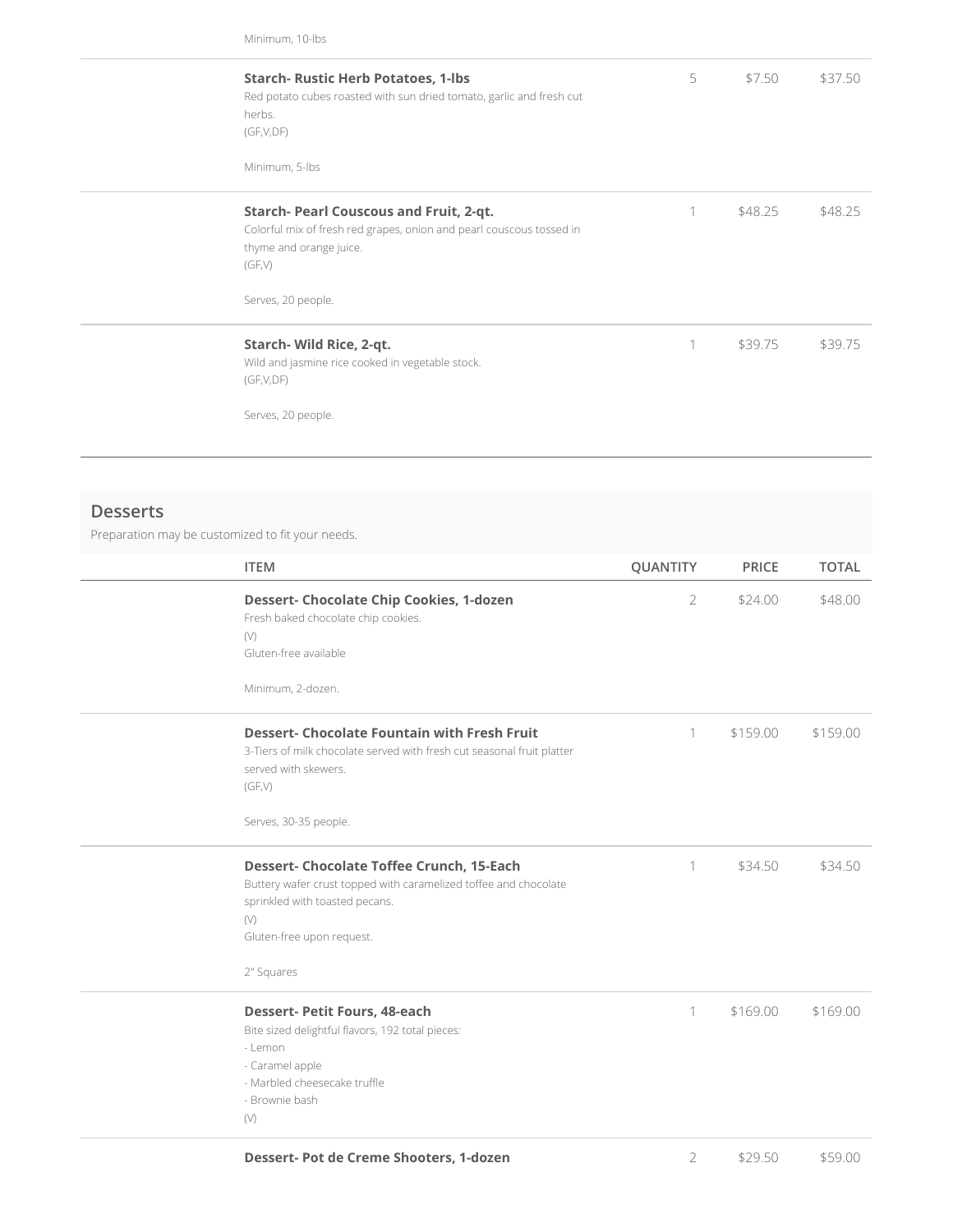Ambrosia chocolate cream custard topped with Chantilly cream and fresh fruit. (GF,V)

Minimum, 2-dozen.

| <b>Dessert- Sticky Toffee Pudding, 24 each</b><br>1<br>\$67.00<br>\$67.00<br>British sponge cake made with chopped dates and topped with sweet<br>toffee sauce.<br>$(\vee)$<br>Dessert-Tiramisu, 24 each<br>$\overline{2}$<br>\$192.00<br>\$96.00<br>Mascarpone and cream cheese blend layered with coffee soaked lady<br>fingers and chocolate.<br>$(\vee)$<br>2-inch squares.<br><b>Dessert- Triple Fudge Brownies, 24-each</b><br>1<br>\$64.50<br>\$64.50<br>Fresh baked triple fudge brownies topped with powdered sugar.<br>(V)<br>2" squares.<br>Dessert- Berry White Chocolate Mousse Turnover, 1-<br>\$46.25<br>\$92.50<br>$\overline{2}$<br>dozen<br>Puff pastry filled with mixed berry jam served with white chocolate<br>mousse and fresh berries.<br>(GF,V)<br>Minimum, 2-dozen.<br>Dessert- Creme Brûlée Cheesecake, 28-slices<br>1<br>\$169.00<br>\$169.00<br>Two giant individual cheesecakes topped with fresh berries.<br>$(\vee)$<br>14-slices per cheesecake, 5.75oz. slices.<br>Dessert- Personal Creme Brûlée, 36 each<br>\$87.00<br>\$87.00<br>Baked creme anglaise with caramelized sugar topped with fresh berries.<br>(GF,V)<br>Not available for drop-off.<br>Dessert- Strawberry Cinnamon Cream Trifle, 1-dozen<br>2<br>\$34.50<br>\$69.00<br>Pastry cream, fresh strawberries, cinnamon Chantilly cream topped with<br>toasted almonds.<br>(GF,V)<br>Minimum, 2-dozen. |  |  |  |
|-----------------------------------------------------------------------------------------------------------------------------------------------------------------------------------------------------------------------------------------------------------------------------------------------------------------------------------------------------------------------------------------------------------------------------------------------------------------------------------------------------------------------------------------------------------------------------------------------------------------------------------------------------------------------------------------------------------------------------------------------------------------------------------------------------------------------------------------------------------------------------------------------------------------------------------------------------------------------------------------------------------------------------------------------------------------------------------------------------------------------------------------------------------------------------------------------------------------------------------------------------------------------------------------------------------------------------------------------------------------------------------------------------|--|--|--|
|                                                                                                                                                                                                                                                                                                                                                                                                                                                                                                                                                                                                                                                                                                                                                                                                                                                                                                                                                                                                                                                                                                                                                                                                                                                                                                                                                                                                     |  |  |  |
|                                                                                                                                                                                                                                                                                                                                                                                                                                                                                                                                                                                                                                                                                                                                                                                                                                                                                                                                                                                                                                                                                                                                                                                                                                                                                                                                                                                                     |  |  |  |
|                                                                                                                                                                                                                                                                                                                                                                                                                                                                                                                                                                                                                                                                                                                                                                                                                                                                                                                                                                                                                                                                                                                                                                                                                                                                                                                                                                                                     |  |  |  |
|                                                                                                                                                                                                                                                                                                                                                                                                                                                                                                                                                                                                                                                                                                                                                                                                                                                                                                                                                                                                                                                                                                                                                                                                                                                                                                                                                                                                     |  |  |  |
|                                                                                                                                                                                                                                                                                                                                                                                                                                                                                                                                                                                                                                                                                                                                                                                                                                                                                                                                                                                                                                                                                                                                                                                                                                                                                                                                                                                                     |  |  |  |
|                                                                                                                                                                                                                                                                                                                                                                                                                                                                                                                                                                                                                                                                                                                                                                                                                                                                                                                                                                                                                                                                                                                                                                                                                                                                                                                                                                                                     |  |  |  |
|                                                                                                                                                                                                                                                                                                                                                                                                                                                                                                                                                                                                                                                                                                                                                                                                                                                                                                                                                                                                                                                                                                                                                                                                                                                                                                                                                                                                     |  |  |  |
|                                                                                                                                                                                                                                                                                                                                                                                                                                                                                                                                                                                                                                                                                                                                                                                                                                                                                                                                                                                                                                                                                                                                                                                                                                                                                                                                                                                                     |  |  |  |

**Beverages** Non-alcoholic.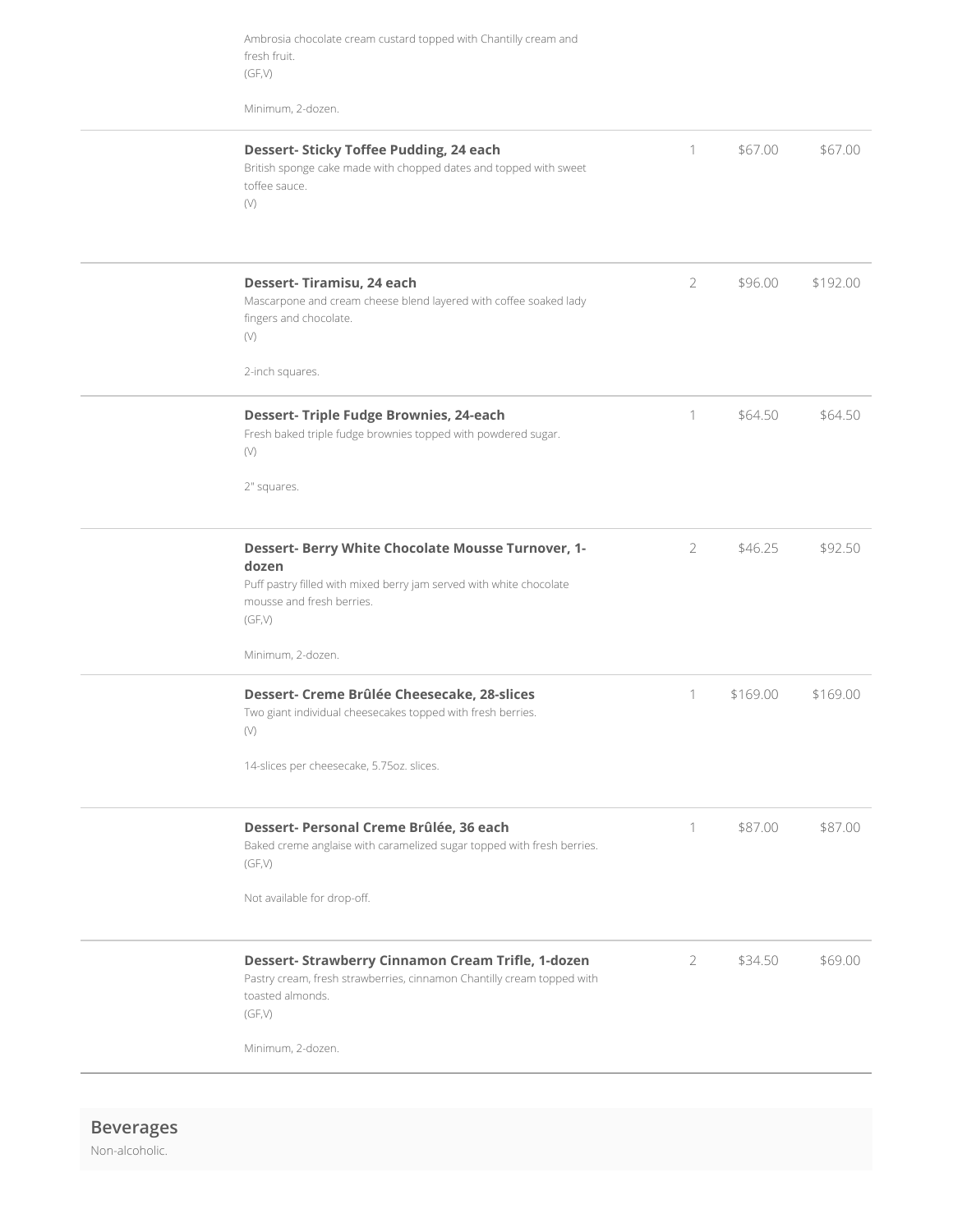| <b>ITEM</b>                                                                                                           | QUANTITY         | <b>PRICE</b> | <b>TOTAL</b> |
|-----------------------------------------------------------------------------------------------------------------------|------------------|--------------|--------------|
| <b>Beverages- Iced Tea Station, 2.5 gallon</b><br>Fresh brewed iced tea, chilled.                                     | 1                | \$28.95      | \$28.95      |
| About 40, 8-oz. servings.                                                                                             |                  |              |              |
| <b>Beverages-Lemonade Station, 2.5 gallon</b>                                                                         | 1                | \$38.95      | \$38.95      |
| Fresh squeezed lemonade, chilled.<br>About 40, 8-oz. servings.                                                        |                  |              |              |
| <b>Beverages- Water Station, 2.5 gallon</b><br>About 40, 8-oz. servings.                                              | 1                | \$18.95      | \$18.95      |
|                                                                                                                       |                  |              |              |
| <b>Beverages-Assorted Coke Products, 1-dozen</b><br>Assorted Sodas:<br>- Coke, Diet, Sprite, Ginger Ale.              | 1                | \$16.00      | \$16.00      |
| Minimum order applies.                                                                                                |                  |              |              |
| Beverages- Coffee and Hot Chocolate Station, Per<br>Person                                                            | 20               | \$4.75       | \$95.00      |
| Includes cups with lids:<br>- Regular brew (decaf upon request)<br>- Half and half<br>- Sugar<br>- Hot chocolate      |                  |              |              |
| - Whipped cream<br>Minimum, 20-servings.                                                                              |                  |              |              |
| Beverages- Fresh Brewed Coffee Station, Per Person<br>Includes cups with lids:<br>- Regular brew (decaf upon request) | 20               | \$3.50       | \$70.00      |
| - Half and half<br>- Sugar                                                                                            |                  |              |              |
| Minimum, 20-servings.                                                                                                 |                  |              |              |
| <b>Beverages- Bottled Water, 24-each</b><br>16-ounce bottles.                                                         | 1                | \$25.00      | \$25.00      |
| <b>Beverages-Ice</b><br>$20$ -lbs.                                                                                    | $\left  \right $ | \$6.00       | \$6.00       |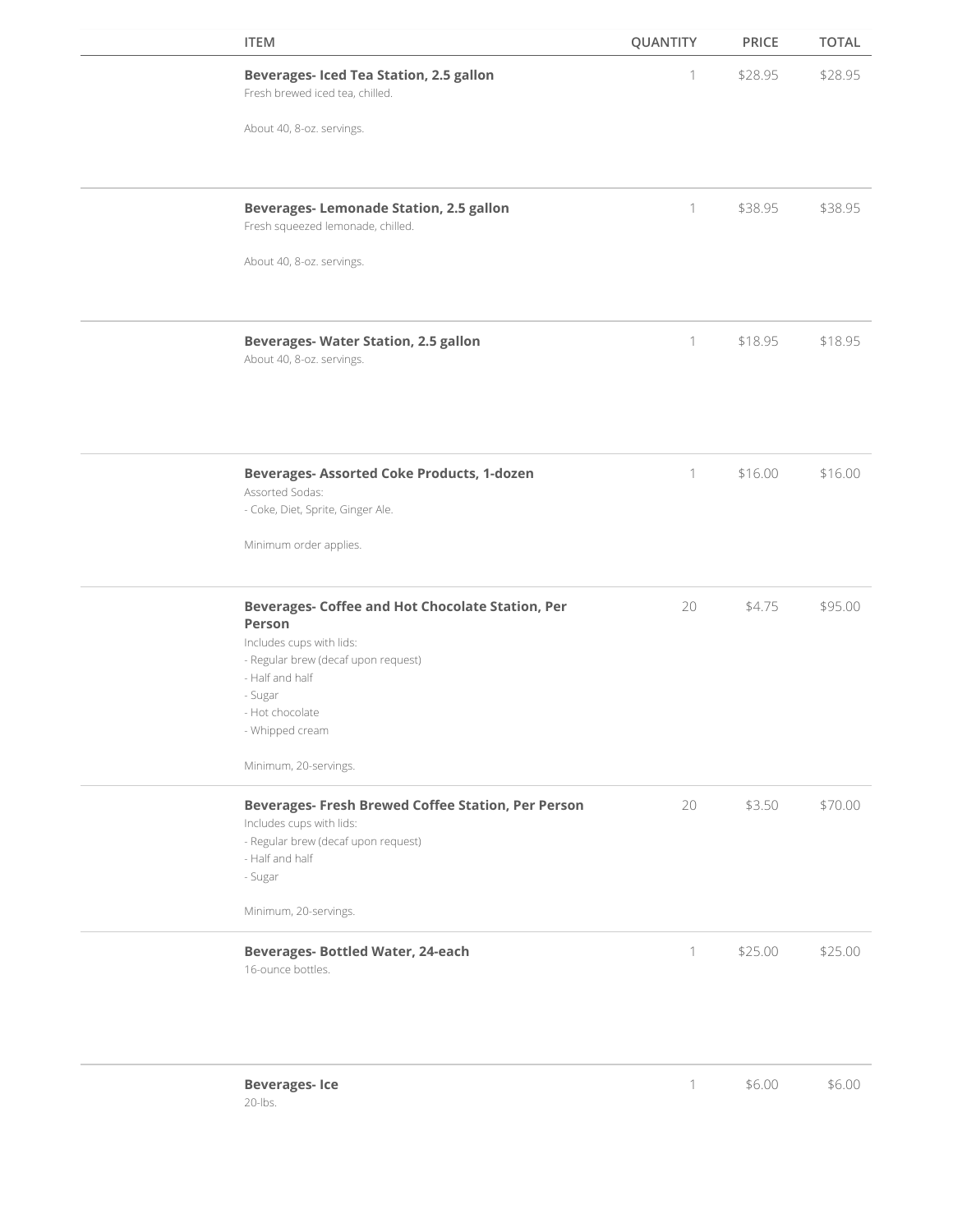# **À la Carte**

Feel free to choose as many additional items from the list below. Preparation may be customized to fit your needs.

| <b>ITEM</b>                                                                                                                                                             | QUANTITY | <b>PRICE</b> | <b>TOTAL</b> |
|-------------------------------------------------------------------------------------------------------------------------------------------------------------------------|----------|--------------|--------------|
| Ala Carte- Sweet and Tangy Kale Slaw, 1-qt.<br>Our version of classic coleslaw with a healthy addition of kale.<br>(GF,V,DF)                                            |          | \$12.50      | \$0.00       |
| Serves, 10 people.<br>Minimum, 2-quarts.                                                                                                                                |          |              |              |
| Ala Carte- Classic Cole Slaw, 1-qt.<br>Classic coleslaw with sweet and tangy house made dressing.<br>(GF,V,DF)                                                          |          | \$12.50      | \$0.00       |
| Serves, 10 people.<br>Minimum, 2-quarts.                                                                                                                                |          |              |              |
| Ala Carte- Cucumber Salad, 1-qt.<br>Sliced cucumber, sun dried tomato, and onion tossed with fresh<br>chopped basil and dressed with balsamic vinaigrette.<br>(GF,V,DF) |          | \$12.50      | \$0.00       |
| Serves, 10 people.<br>Minimum, 2-quarts.                                                                                                                                |          |              |              |
| Ala Carte- Potato Salad, 2-qt.<br>Red potato blended with red onion, celery, eggs, and dill pickle blended<br>with house seasoned mayo.<br>(GF,V,DF)                    |          | \$38.50      | \$0.00       |
| Serves, 20 people.                                                                                                                                                      |          |              |              |
| Ala Carte- Smokehouse Baked Beans, 1-qt.<br>Sweet and smokey blend of navy beans, bacon, molasses, onion and<br>house seasonings.<br>(GF)                               |          | \$15.00      | \$0.00       |
| Serves, 10 people.                                                                                                                                                      |          |              |              |
| Ala Carte- Macaroni and Cheese, 2-qt.<br>Cavatappi noodles with creamy cheddar cheese sauce with bread<br>crumb topping.<br>$(\vee)$                                    |          | \$44.00      | \$0.00       |
| Serves, 20 people.                                                                                                                                                      |          |              |              |
| Ala Carte- Sweet Potato Casserole, 2-qt.<br>Mashes sweet potatoes blended with brown sugar and spices.<br>(GF,V)                                                        |          | \$40.00      | \$0.00       |
| Serves, 20 people.                                                                                                                                                      |          |              |              |
| Starch- Mediterranean Rainbow Quinoa, 2-qt.                                                                                                                             |          | \$43.25      | \$0.00       |

Colorful mix of red and white pearls with tomato, olives, cucumber, red